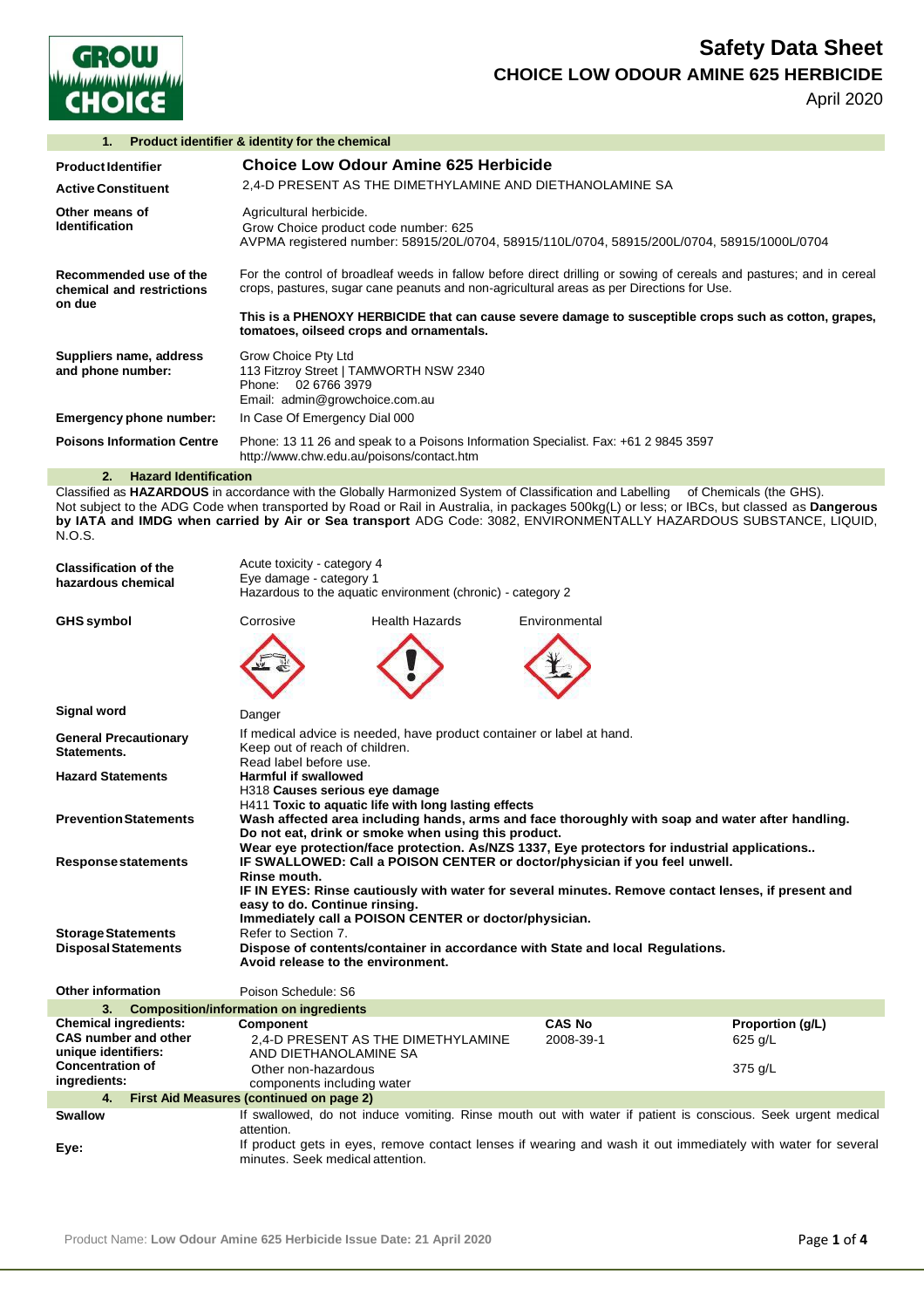| Skin:                                                                       | attention if symptoms persist.                                                                                                                                                                                                                                                                                                                                                                                | Remove contaminated clothing and wash affected areas thoroughly with soap and water. Seek medical                                                                                                                                                                                                             |  |  |  |
|-----------------------------------------------------------------------------|---------------------------------------------------------------------------------------------------------------------------------------------------------------------------------------------------------------------------------------------------------------------------------------------------------------------------------------------------------------------------------------------------------------|---------------------------------------------------------------------------------------------------------------------------------------------------------------------------------------------------------------------------------------------------------------------------------------------------------------|--|--|--|
| <b>Inhaled</b>                                                              | attention.                                                                                                                                                                                                                                                                                                                                                                                                    | Move affected person to fresh air and keep at rest until recovered. If inhaled remove to fresh air and keep at<br>rest. Obtain medical advice if at all worried. If not breathing give artificial respiration & get urgent medical                                                                            |  |  |  |
| <b>Medical Attention and</b><br><b>Special Treatment</b>                    |                                                                                                                                                                                                                                                                                                                                                                                                               | In Case Of Emergency Dial 000 and/or Poisons Information Centre: Phone: 13 11 26 and speak to a Poisons<br>Information Specialist with a copy of this SDS or chemical Label.                                                                                                                                  |  |  |  |
| 5.<br><b>Fire Fighting Measures</b>                                         |                                                                                                                                                                                                                                                                                                                                                                                                               |                                                                                                                                                                                                                                                                                                               |  |  |  |
| Suitable extinguishing<br>media                                             | Use media suited to burning material.                                                                                                                                                                                                                                                                                                                                                                         |                                                                                                                                                                                                                                                                                                               |  |  |  |
| Specific hazards arising<br>from the chemical                               | Unusual fire and Explosion hazards:                                                                                                                                                                                                                                                                                                                                                                           | Decomposition products are toxic and corrosive. There is little or no<br>chance of an explosion from this product if involved in a fire.                                                                                                                                                                      |  |  |  |
|                                                                             | Polymerisation: Product will not polymerise.                                                                                                                                                                                                                                                                                                                                                                  |                                                                                                                                                                                                                                                                                                               |  |  |  |
| <b>Special protective</b><br>equipment and precautions<br>for fire fighters | Fire fighters should wear Safe Work Australia approved self-contained breathing apparatus (AS/NZS<br>1715/1716) and full protective equipment.<br>Keep unnecessary people away.<br>If it can be done safely, remove intact containers from the fire. Bund area with sand or earth to prevent<br>contamination of drains or waterways. Dispose of extinguishing agent and spillage safely later. Contamination |                                                                                                                                                                                                                                                                                                               |  |  |  |
|                                                                             | of water bodies should be avoided.                                                                                                                                                                                                                                                                                                                                                                            |                                                                                                                                                                                                                                                                                                               |  |  |  |
| 6.<br>Accidental release measures                                           |                                                                                                                                                                                                                                                                                                                                                                                                               |                                                                                                                                                                                                                                                                                                               |  |  |  |
| Personal precautions,<br>protective equipment and<br>emergency procedures   | Do not breath dust; Ensure adequate ventilation.                                                                                                                                                                                                                                                                                                                                                              | In case of spillage it is important to take all steps necessary to:<br>Instruct and ensure all bystanders to keep away from and upwind of spill/leak. Avoid eye and skin contact:                                                                                                                             |  |  |  |
|                                                                             |                                                                                                                                                                                                                                                                                                                                                                                                               | For appropriate personal protection equipment, refer to Section 8.                                                                                                                                                                                                                                            |  |  |  |
| <b>Environmental precautions</b>                                            | Avoid contamination of waterways, drains and sewers.                                                                                                                                                                                                                                                                                                                                                          |                                                                                                                                                                                                                                                                                                               |  |  |  |
| <b>Methods and materials for</b><br>containment and cleaning<br>up          |                                                                                                                                                                                                                                                                                                                                                                                                               | Reposition any leaking containers so as to minimise leakage.<br>Dam and absorb spill with an absorbent material (eg sand, clay or soil). Shovel the absorbed spill into drums.<br>Final clean up with detergent or degreaser is recommended.                                                                  |  |  |  |
| <b>Handling and Storage</b><br>7.                                           |                                                                                                                                                                                                                                                                                                                                                                                                               |                                                                                                                                                                                                                                                                                                               |  |  |  |
| <b>Precautions for safe</b><br>handling                                     | Safe work practices are recommended.<br>Avoid contact with eyes and skin.<br>wind conditions.                                                                                                                                                                                                                                                                                                                 | When opening the container and preparing spray wear appropriate PPE (refer Section 8). Do not spray under high                                                                                                                                                                                                |  |  |  |
| Conditions for safe storage,                                                | <b>Hygiene measures:</b><br>When using products, do not eat, drink or smoke.<br>gum, using the toilet or applying cosmetics.<br>skin.                                                                                                                                                                                                                                                                         | Contaminated work clothing should not be allowed out of the workplace.<br>Wash hands thoroughly with soap and water after use and before eating, drinking, smoking/using tobacco, chewing<br>After each day's use, wash gloves, face shield or goggles and contaminated clothing. Avoid contact with eyes and |  |  |  |
| including any<br>incompatibilities:                                         | Keep out of reach of children, unauthorised persons and animals.<br>Store in tightly sealed original containers in a dry secure place away from fertilizers, feed and food. Store out of<br>direct sunlight and extreme temperature.<br>Always read the label and any attached leaflet before use.                                                                                                            |                                                                                                                                                                                                                                                                                                               |  |  |  |
| 8.                                                                          | <b>Exposure controls/personal protection</b>                                                                                                                                                                                                                                                                                                                                                                  |                                                                                                                                                                                                                                                                                                               |  |  |  |
| Control parameters -<br>exposure standards,<br>biological monitoring        | D acid at 10 mg/m3.                                                                                                                                                                                                                                                                                                                                                                                           | An exposure standard has not been met for this product, although an exposure standard has been set for 2,4 -                                                                                                                                                                                                  |  |  |  |
| Appropriate engineering<br>controls                                         | In industrial situations, concentration values below the TWA value should be maintained. Values may be<br>reduced by process modification, use of local exhaust ventilation, capturing substances at the source or other<br>methods. If you believe airborne concentrations of mist, dusts or vapours are high, you are advised to modify<br>the process or environment to reduce the problem.                |                                                                                                                                                                                                                                                                                                               |  |  |  |
| <b>Personal protective</b><br>equipment (PPE)                               |                                                                                                                                                                                                                                                                                                                                                                                                               | When opening the container, preparing the spray and using the prepared spray, wear cotton overalls buttoned<br>to the next and wrist and a washable hat, elbow length PVC chemical resistant and face shield or goggles.                                                                                      |  |  |  |
|                                                                             | Face and Eye Protection: Face shield or goggles.                                                                                                                                                                                                                                                                                                                                                              |                                                                                                                                                                                                                                                                                                               |  |  |  |
|                                                                             |                                                                                                                                                                                                                                                                                                                                                                                                               | Clothing: Cotton overalls buttoned to the neck and wrist (or equivalent clothing) and a washable hat.                                                                                                                                                                                                         |  |  |  |
|                                                                             | Gloves: Elbow-length chemical resistant PVC gloves.                                                                                                                                                                                                                                                                                                                                                           |                                                                                                                                                                                                                                                                                                               |  |  |  |
|                                                                             |                                                                                                                                                                                                                                                                                                                                                                                                               | <b>Respiratory:</b> If airborne concentrations are likely to exceed the exposure standards above or if exposed to<br>dust, an AS/NZS 1715/1716 approved respirator should be worn.                                                                                                                            |  |  |  |
|                                                                             | job or business.                                                                                                                                                                                                                                                                                                                                                                                              | Training as required by State or Local regulations should be adhered to for people who use pesticides in their                                                                                                                                                                                                |  |  |  |
|                                                                             |                                                                                                                                                                                                                                                                                                                                                                                                               | Recommended to use Australian and New Zealand Standard PPE:                                                                                                                                                                                                                                                   |  |  |  |
|                                                                             | Overalls<br>Gloves:                                                                                                                                                                                                                                                                                                                                                                                           | AS 3765, Clothing for protection against Hazardous chemicals<br>AS/NZS 2161, Industrial safety gloves and mittens (not electrical and medical                                                                                                                                                                 |  |  |  |
|                                                                             | Goggles and face shield                                                                                                                                                                                                                                                                                                                                                                                       | gloves)<br>AS/NZS 1337, Eye protectors for industrial applications.                                                                                                                                                                                                                                           |  |  |  |
|                                                                             | Footwear<br>Respirators                                                                                                                                                                                                                                                                                                                                                                                       | AS/NZS 2210, Occupational protective footwear<br>AS NZS 1715 Selection, Use and Maintenance of Respiratory Protective Devices<br>AS/NZS 1716, Respiratory Protective Devices                                                                                                                                  |  |  |  |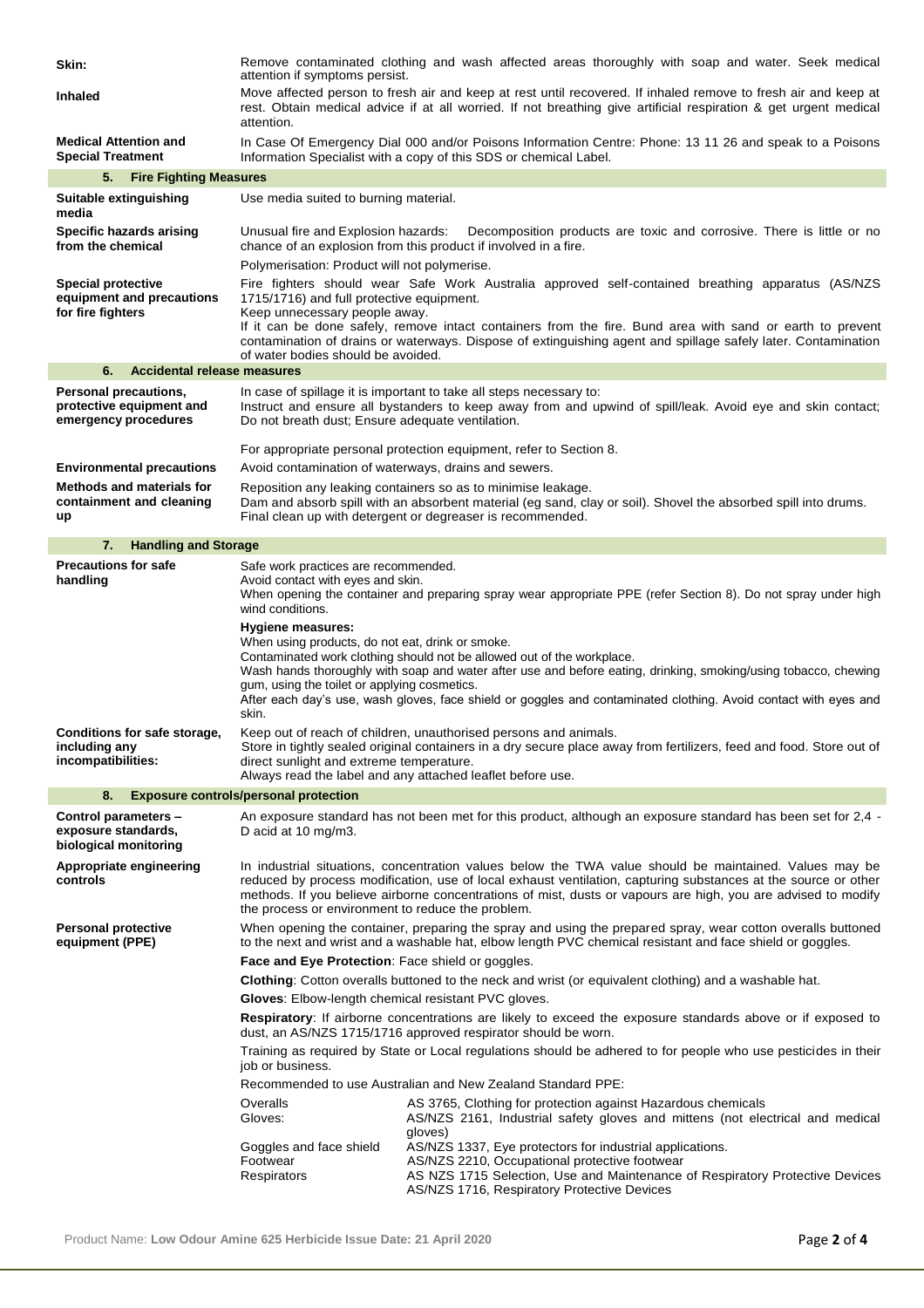| 9.<br><b>Physical and chemical properties</b>                                                                 |                                                                                                                                                                                                                                                                                                                                                                                                                                                                                                                                                                                                                                                                                                                                                                                                            |  |  |  |
|---------------------------------------------------------------------------------------------------------------|------------------------------------------------------------------------------------------------------------------------------------------------------------------------------------------------------------------------------------------------------------------------------------------------------------------------------------------------------------------------------------------------------------------------------------------------------------------------------------------------------------------------------------------------------------------------------------------------------------------------------------------------------------------------------------------------------------------------------------------------------------------------------------------------------------|--|--|--|
| Appearance, form, colour and<br>odour                                                                         | Clear red-brown liquid with ammoniacal odour.                                                                                                                                                                                                                                                                                                                                                                                                                                                                                                                                                                                                                                                                                                                                                              |  |  |  |
| pH (1% deion. Water);                                                                                         | $8.5 - 9.5$                                                                                                                                                                                                                                                                                                                                                                                                                                                                                                                                                                                                                                                                                                                                                                                                |  |  |  |
| <b>Melting point</b>                                                                                          | $<$ 0 $^{\circ}$ C                                                                                                                                                                                                                                                                                                                                                                                                                                                                                                                                                                                                                                                                                                                                                                                         |  |  |  |
| <b>Boiling point</b>                                                                                          | >100°C (for water)                                                                                                                                                                                                                                                                                                                                                                                                                                                                                                                                                                                                                                                                                                                                                                                         |  |  |  |
| <b>Flash point</b>                                                                                            | Product does not burn.                                                                                                                                                                                                                                                                                                                                                                                                                                                                                                                                                                                                                                                                                                                                                                                     |  |  |  |
| <b>Specific Gravity</b>                                                                                       | 1.254                                                                                                                                                                                                                                                                                                                                                                                                                                                                                                                                                                                                                                                                                                                                                                                                      |  |  |  |
| Volatile component                                                                                            | 30%                                                                                                                                                                                                                                                                                                                                                                                                                                                                                                                                                                                                                                                                                                                                                                                                        |  |  |  |
| <b>Flammability</b>                                                                                           | Non combustible material.                                                                                                                                                                                                                                                                                                                                                                                                                                                                                                                                                                                                                                                                                                                                                                                  |  |  |  |
| <b>Vapour Pressure</b>                                                                                        | 16mm Hg (for water), 2,4-D amine salt is non volatile.                                                                                                                                                                                                                                                                                                                                                                                                                                                                                                                                                                                                                                                                                                                                                     |  |  |  |
| 10. Stability and Reactivity                                                                                  |                                                                                                                                                                                                                                                                                                                                                                                                                                                                                                                                                                                                                                                                                                                                                                                                            |  |  |  |
| <b>Reactivity</b>                                                                                             | Not known.                                                                                                                                                                                                                                                                                                                                                                                                                                                                                                                                                                                                                                                                                                                                                                                                 |  |  |  |
| <b>Chemical stability</b>                                                                                     | Stable                                                                                                                                                                                                                                                                                                                                                                                                                                                                                                                                                                                                                                                                                                                                                                                                     |  |  |  |
| <b>Conditions to avoid</b>                                                                                    | Keep away from strong oxidising agents.                                                                                                                                                                                                                                                                                                                                                                                                                                                                                                                                                                                                                                                                                                                                                                    |  |  |  |
| Incompatible materials and<br>possible hazardous<br>reactions                                                 | Strong acids, strong alkalis, strong oxidising agents.<br>Reaction of the concentrate or spray mix with acids will precipitate solid 2,4-D acid and largely de-activate the<br>product and cause blockages in spray equipment.                                                                                                                                                                                                                                                                                                                                                                                                                                                                                                                                                                             |  |  |  |
| <b>Hazardous decomposition</b><br>products                                                                    | Carbon dioxide, carbon monoxide, nitrogen oxides, hydrogen chloride gas, chlorides, water.<br>Hazardous polymerization is not possible.                                                                                                                                                                                                                                                                                                                                                                                                                                                                                                                                                                                                                                                                    |  |  |  |
| 11. Toxicological information                                                                                 |                                                                                                                                                                                                                                                                                                                                                                                                                                                                                                                                                                                                                                                                                                                                                                                                            |  |  |  |
| Information on routes of exposure<br>and symptoms related to exposure                                         | A TWA value of 10 and a STEL value of "not set" has been established for a significant ingredient of this<br>product. Values expressed as mg/m3. Exposure values at the STEL (Short Term Exposure Limit) is an<br>exposure value that should not be exceeded for more than 15 minutes and should not be repeated for more<br>than 4 times per day. There should be at least 60 minutes between successive exposures at the STEL.<br>Exposure values at the TWA (Time Weighted Average) means the average airborne concentration of a<br>particular substance when calculated over a normal 8 hour working day for a 5 day working week.<br>See ingredients section on page 1 of this data sheet.                                                                                                           |  |  |  |
| Immediate, delayed and chronic<br>health effects from exposure                                                | No harmful effects are expected if the precautions on the label and this SDS are followed.                                                                                                                                                                                                                                                                                                                                                                                                                                                                                                                                                                                                                                                                                                                 |  |  |  |
| Acute Toxicity - Oral                                                                                         | Acute Toxicity - Oral LD50 (rat) 699 mg/kg for 2,4-dichlorphenoxyacetic acid LD50 (rat) 700 mg/kg for<br>dimethylamine LD50 (rat) 710 mg/kg for diethanolamine                                                                                                                                                                                                                                                                                                                                                                                                                                                                                                                                                                                                                                             |  |  |  |
| <b>Acute Toxicity Dermal</b>                                                                                  | Acute Toxicity - Dermal LD50 (rabbit) > 2000 mg/kg                                                                                                                                                                                                                                                                                                                                                                                                                                                                                                                                                                                                                                                                                                                                                         |  |  |  |
| Acute Toxicity - Inhalation                                                                                   | Acute Toxicity - Inhalation LC50 (rat) (4hr) >1.79 mg/l Skin Irritation Not a skin irritant. Skin Sensitisation.                                                                                                                                                                                                                                                                                                                                                                                                                                                                                                                                                                                                                                                                                           |  |  |  |
| Skin corrosion/irritation                                                                                     | Prolonged contact with the concentrate may cause irritation. Prolonged contact of the concentrate with skin<br>will result in absorption of some 2,4-D which can be harmful.                                                                                                                                                                                                                                                                                                                                                                                                                                                                                                                                                                                                                               |  |  |  |
| Serious eye damage/irritation                                                                                 | The concentrate will cause irritation of the eyes. Prolonged contact with the concentrate may cause<br>damage to the eye.                                                                                                                                                                                                                                                                                                                                                                                                                                                                                                                                                                                                                                                                                  |  |  |  |
| Ingestion                                                                                                     | Not a likely route of exposure. Amounts swallowed incidental to normal handling procedures and use are<br>not expected to cause injury. However, swallowing of large amounts may cause injury. Ingestion of the<br>product in relatively large amounts can result in headache, nausea, lethargy, motor weakness and<br>incoordination.                                                                                                                                                                                                                                                                                                                                                                                                                                                                     |  |  |  |
| Inhalation                                                                                                    | The components of the product are of low volatility and no adverse effects are expected from handling the<br>concentrate. The concentrate is considered harmful by inhalation by Worksafe Australia. A moderate<br>hazard exists from inhalation of spray and care should be taken to avoid inhalation of spray mists                                                                                                                                                                                                                                                                                                                                                                                                                                                                                      |  |  |  |
| <b>Skin Sensitisation</b>                                                                                     | Product is not a skin sensitizer.                                                                                                                                                                                                                                                                                                                                                                                                                                                                                                                                                                                                                                                                                                                                                                          |  |  |  |
| Exposure Levels/Chronic effects                                                                               | Repeated absorption of relatively large amounts of 2,4-D presents a risk to the liver and kidneys.<br>Carcinogenicity The weight of the evidence is that 2,4-D is not carcinogenic.                                                                                                                                                                                                                                                                                                                                                                                                                                                                                                                                                                                                                        |  |  |  |
| Data limitations                                                                                              | The Australian Acceptable Daily Intake (ADI) for 2,4-D for a human is 0.01 mg/kg/day, set for the public for<br>daily, lifetime exposure. This is based on the NOEL of 1 mg/kg/day. (Ref: Comm. Dept. of Health and<br>Ageing, Office of Chemical Safety, 'ADI List', June 2014).                                                                                                                                                                                                                                                                                                                                                                                                                                                                                                                          |  |  |  |
| 12. Ecological information                                                                                    |                                                                                                                                                                                                                                                                                                                                                                                                                                                                                                                                                                                                                                                                                                                                                                                                            |  |  |  |
| <b>Eco toxicity</b><br>Persistence and degradability<br>Bio-accumulative potential<br><b>Mobility in soil</b> | Half life in soil is typically 7 days.<br>Loss from soil is principally by microbial degradation.<br>Mobility Rapid degradation in soil prevents significant downward movement under normal conditions. 2,4-D<br>amine products do not appear to pose any threat to birds.<br>2,4-D amine products do not appear to pose any threat to fish or other aquatic organisms other than in very<br>high concentrations.<br>Spray drift can cause damage, read the label for more information.<br>Acute Toxicity - Fish Not toxic to fish. LC50 (96 hr) for rainbow trout is ~100 mg/l. Acute Toxicity - Daphnia<br>LC50 (48hr) for 2,4-D amines is 184 mg/l.<br>Acute Toxicity - Other Organisms<br>Birds: Not toxic to birds. LD50 for mallard ducks is >1000 mg/kg Bees: Not toxic to bees. LD50 104.5 µg/bee. |  |  |  |
|                                                                                                               | Sewage Treatment Not inhibitory in sewage system, 2,4-D is rapidly biodegraded                                                                                                                                                                                                                                                                                                                                                                                                                                                                                                                                                                                                                                                                                                                             |  |  |  |